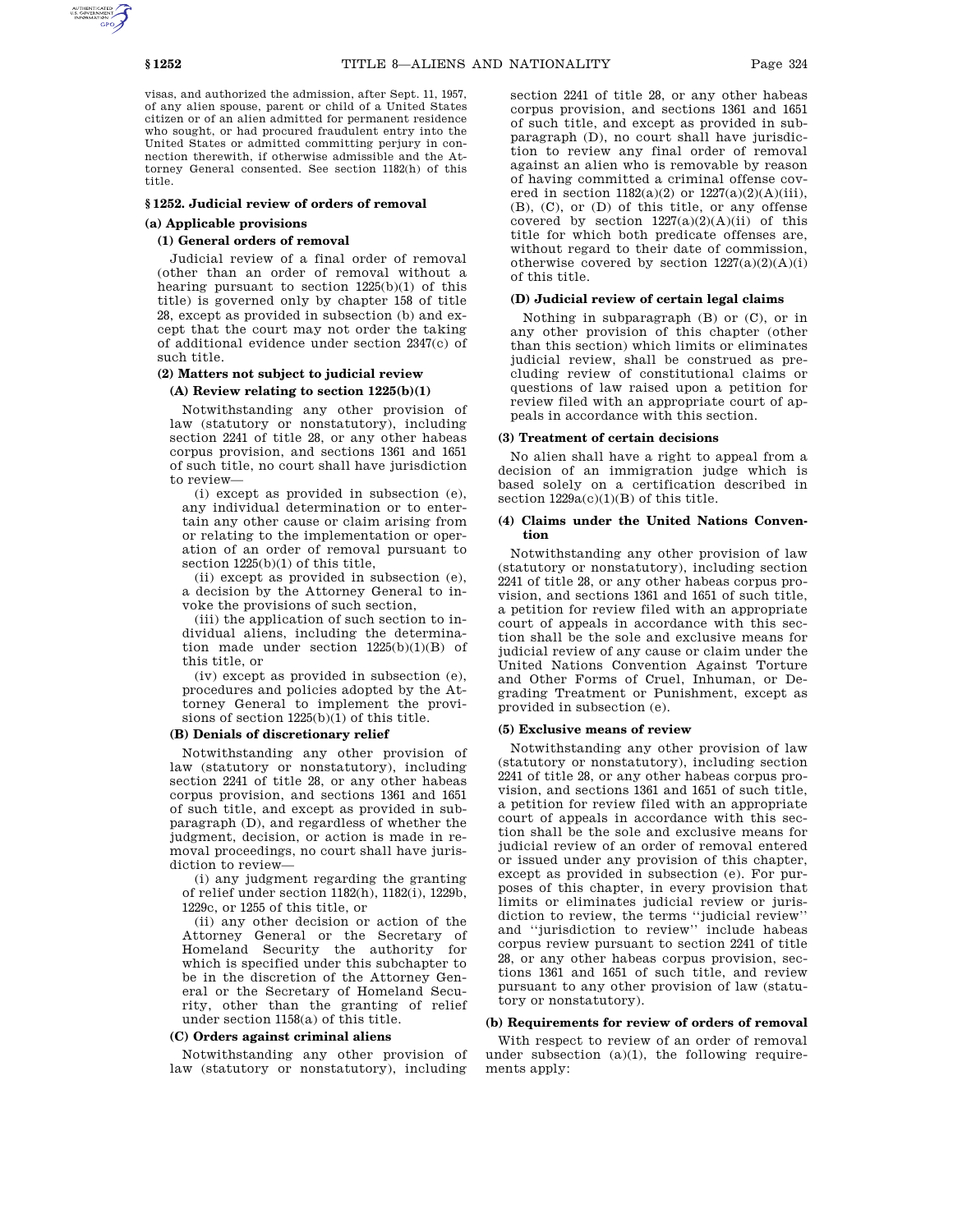### **(1) Deadline**

The petition for review must be filed not later than 30 days after the date of the final order of removal.

# **(2) Venue and forms**

The petition for review shall be filed with the court of appeals for the judicial circuit in which the immigration judge completed the proceedings. The record and briefs do not have to be printed. The court of appeals shall review the proceeding on a typewritten record and on typewritten briefs.

# **(3) Service**

# **(A) In general**

The respondent is the Attorney General. The petition shall be served on the Attorney General and on the officer or employee of the Service in charge of the Service district in which the final order of removal under section 1229a of this title was entered.

### **(B) Stay of order**

Service of the petition on the officer or employee does not stay the removal of an alien pending the court's decision on the petition, unless the court orders otherwise.

## **(C) Alien's brief**

The alien shall serve and file a brief in connection with a petition for judicial review not later than 40 days after the date on which the administrative record is available, and may serve and file a reply brief not later than 14 days after service of the brief of the Attorney General, and the court may not extend these deadlines except upon motion for good cause shown. If an alien fails to file a brief within the time provided in this paragraph, the court shall dismiss the appeal unless a manifest injustice would result.

# **(4) Scope and standard for review**

Except as provided in paragraph  $(5)(B)$ -

(A) the court of appeals shall decide the petition only on the administrative record on which the order of removal is based,

(B) the administrative findings of fact are conclusive unless any reasonable adjudicator would be compelled to conclude to the contrary,

(C) a decision that an alien is not eligible for admission to the United States is conclusive unless manifestly contrary to law, and

(D) the Attorney General's discretionary judgment whether to grant relief under section 1158(a) of this title shall be conclusive unless manifestly contrary to the law and an abuse of discretion.

No court shall reverse a determination made by a trier of fact with respect to the availability of corroborating evidence, as described in section  $1158(b)(1)(B)$ ,  $1229a(c)(4)(B)$ , or  $1231(b)(3)(C)$  of this title, unless the court finds, pursuant to subsection  $(b)(4)(B)$ , that a reasonable trier of fact is compelled to conclude that such corroborating evidence is unavailable.

### **(5) Treatment of nationality claims**

### **(A) Court determination if no issue of fact**

If the petitioner claims to be a national of the United States and the court of appeals

finds from the pleadings and affidavits that no genuine issue of material fact about the petitioner's nationality is presented, the court shall decide the nationality claim.

# **(B) Transfer if issue of fact**

If the petitioner claims to be a national of the United States and the court of appeals finds that a genuine issue of material fact about the petitioner's nationality is presented, the court shall transfer the proceeding to the district court of the United States for the judicial district in which the petitioner resides for a new hearing on the nationality claim and a decision on that claim as if an action had been brought in the district court under section 2201 of title 28.

### **(C) Limitation on determination**

The petitioner may have such nationality claim decided only as provided in this paragraph.

### **(6) Consolidation with review of motions to reopen or reconsider**

When a petitioner seeks review of an order under this section, any review sought of a motion to reopen or reconsider the order shall be consolidated with the review of the order.

# **(7) Challenge to validity of orders in certain criminal proceedings**

# **(A) In general**

If the validity of an order of removal has not been judicially decided, a defendant in a criminal proceeding charged with violating section 1253(a) of this title may challenge the validity of the order in the criminal proceeding only by filing a separate motion before trial. The district court, without a jury, shall decide the motion before trial.

## **(B) Claims of United States nationality**

If the defendant claims in the motion to be a national of the United States and the district court finds that—

(i) no genuine issue of material fact about the defendant's nationality is presented, the court shall decide the motion only on the administrative record on which the removal order is based and the administrative findings of fact are conclusive if supported by reasonable, substantial, and probative evidence on the record considered as a whole; or

(ii) a genuine issue of material fact about the defendant's nationality is presented, the court shall hold a new hearing on the nationality claim and decide that claim as if an action had been brought under section 2201 of title 28.

The defendant may have such nationality claim decided only as provided in this subparagraph.

### **(C) Consequence of invalidation**

If the district court rules that the removal order is invalid, the court shall dismiss the indictment for violation of section 1253(a) of this title. The United States Government may appeal the dismissal to the court of appeals for the appropriate circuit within 30 days after the date of the dismissal.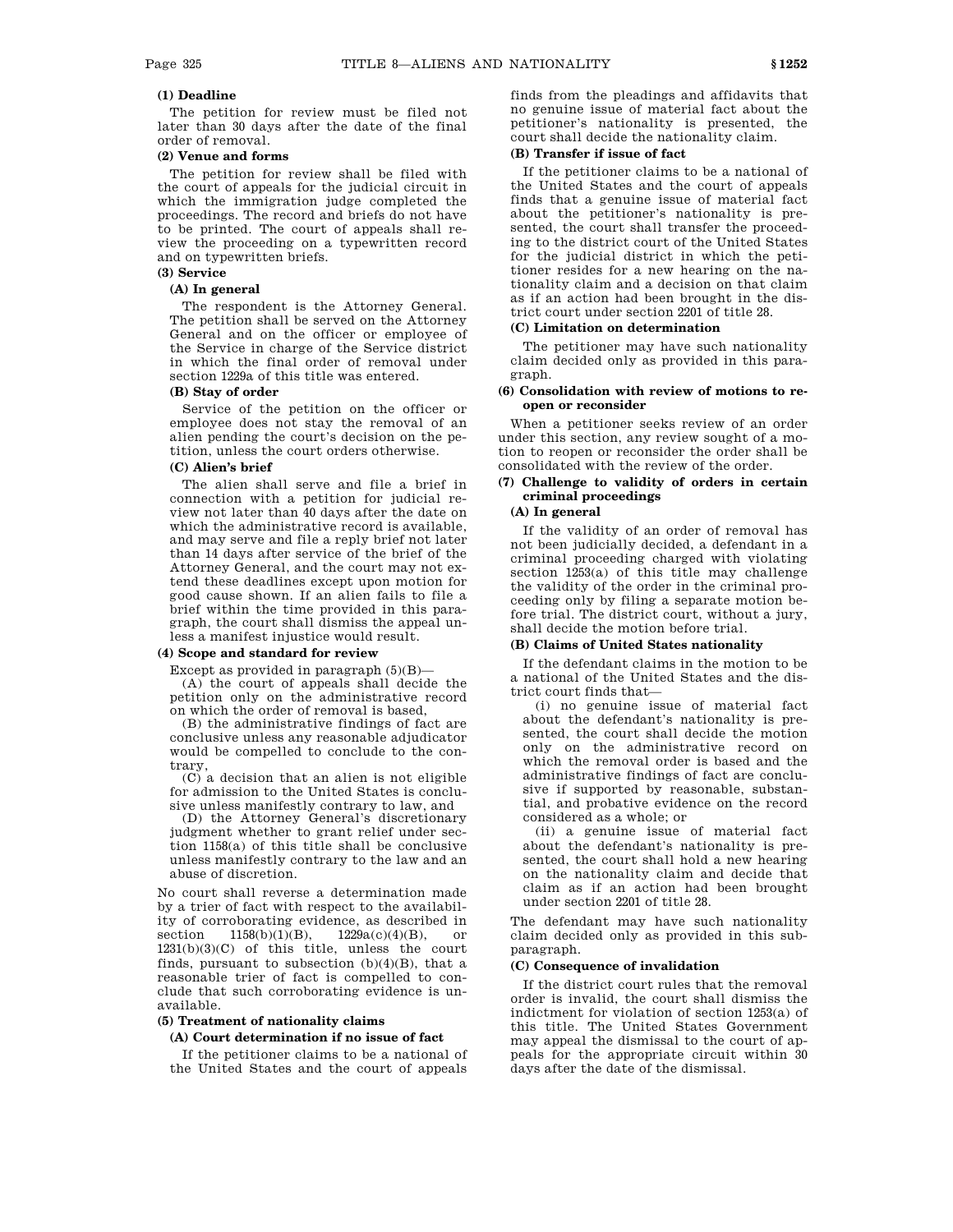# **(D) Limitation on filing petitions for review**

The defendant in a criminal proceeding under section 1253(a) of this title may not file a petition for review under subsection (a) during the criminal proceeding.

### **(8) Construction**

This subsection—

(A) does not prevent the Attorney General, after a final order of removal has been issued, from detaining the alien under section 1231(a) of this title;

(B) does not relieve the alien from complying with section 1231(a)(4) of this title and section  $1253(g)^1$  of this title; and

(C) does not require the Attorney General to defer removal of the alien.

### **(9) Consolidation of questions for judicial review**

Judicial review of all questions of law and fact, including interpretation and application of constitutional and statutory provisions, arising from any action taken or proceeding brought to remove an alien from the United States under this subchapter shall be available only in judicial review of a final order under this section. Except as otherwise provided in this section, no court shall have jurisdiction, by habeas corpus under section 2241 of title 28 or any other habeas corpus provision, by section 1361 or 1651 of such title, or by any other provision of law (statutory or nonstatutory), to review such an order or such questions of law or fact.

#### **(c) Requirements for petition**

A petition for review or for habeas corpus of an order of removal—

(1) shall attach a copy of such order, and

(2) shall state whether a court has upheld the validity of the order, and, if so, shall state the name of the court, the date of the court's ruling, and the kind of proceeding.

### **(d) Review of final orders**

A court may review a final order of removal only if—

(1) the alien has exhausted all administrative remedies available to the alien as of right, and

(2) another court has not decided the validity of the order, unless the reviewing court finds that the petition presents grounds that could not have been presented in the prior judicial proceeding or that the remedy provided by the prior proceeding was inadequate or ineffective to test the validity of the order.

## **(e) Judicial review of orders under section 1225(b)(1)**

### **(1) Limitations on relief**

Without regard to the nature of the action or claim and without regard to the identity of the party or parties bringing the action, no court may—

(A) enter declaratory, injunctive, or other equitable relief in any action pertaining to an order to exclude an alien in accordance with section  $1225(b)(1)$  of this title except as specifically authorized in a subsequent paragraph of this subsection, or

(B) certify a class under Rule 23 of the Federal Rules of Civil Procedure in any action for which judicial review is authorized under a subsequent paragraph of this subsection.

### **(2) Habeas corpus proceedings**

Judicial review of any determination made under section 1225(b)(1) of this title is available in habeas corpus proceedings, but shall be limited to determinations of—

(A) whether the petitioner is an alien,

(B) whether the petitioner was ordered removed under such section, and

(C) whether the petitioner can prove by a preponderance of the evidence that the petitioner is an alien lawfully admitted for permanent residence, has been admitted as a refugee under section 1157 of this title, or has been granted asylum under section 1158 of this title, such status not having been terminated, and is entitled to such further inquiry as prescribed by the Attorney General pursuant to section 1225(b)(1)(C) of this title.

# **(3) Challenges on validity of the system**

# **(A) In general**

Judicial review of determinations under section 1225(b) of this title and its implementation is available in an action instituted in the United States District Court for the District of Columbia, but shall be limited to determinations of—

(i) whether such section, or any regulation issued to implement such section, is constitutional; or

(ii) whether such a regulation, or a written policy directive, written policy guideline, or written procedure issued by or under the authority of the Attorney General to implement such section, is not consistent with applicable provisions of this subchapter or is otherwise in violation of law.

### **(B) Deadlines for bringing actions**

Any action instituted under this paragraph must be filed no later than 60 days after the date the challenged section, regulation, directive, guideline, or procedure described in clause (i) or (ii) of subparagraph (A) is first implemented.

#### **(C) Notice of appeal**

A notice of appeal of an order issued by the District Court under this paragraph may be filed not later than 30 days after the date of issuance of such order.

# **(D) Expeditious consideration of cases**

It shall be the duty of the District Court, the Court of Appeals, and the Supreme Court of the United States to advance on the docket and to expedite to the greatest possible extent the disposition of any case considered under this paragraph.

#### **(4) Decision**

In any case where the court determines that the petitioner—

(A) is an alien who was not ordered removed under section 1225(b)(1) of this title, or

<sup>1</sup>See References in Text note below.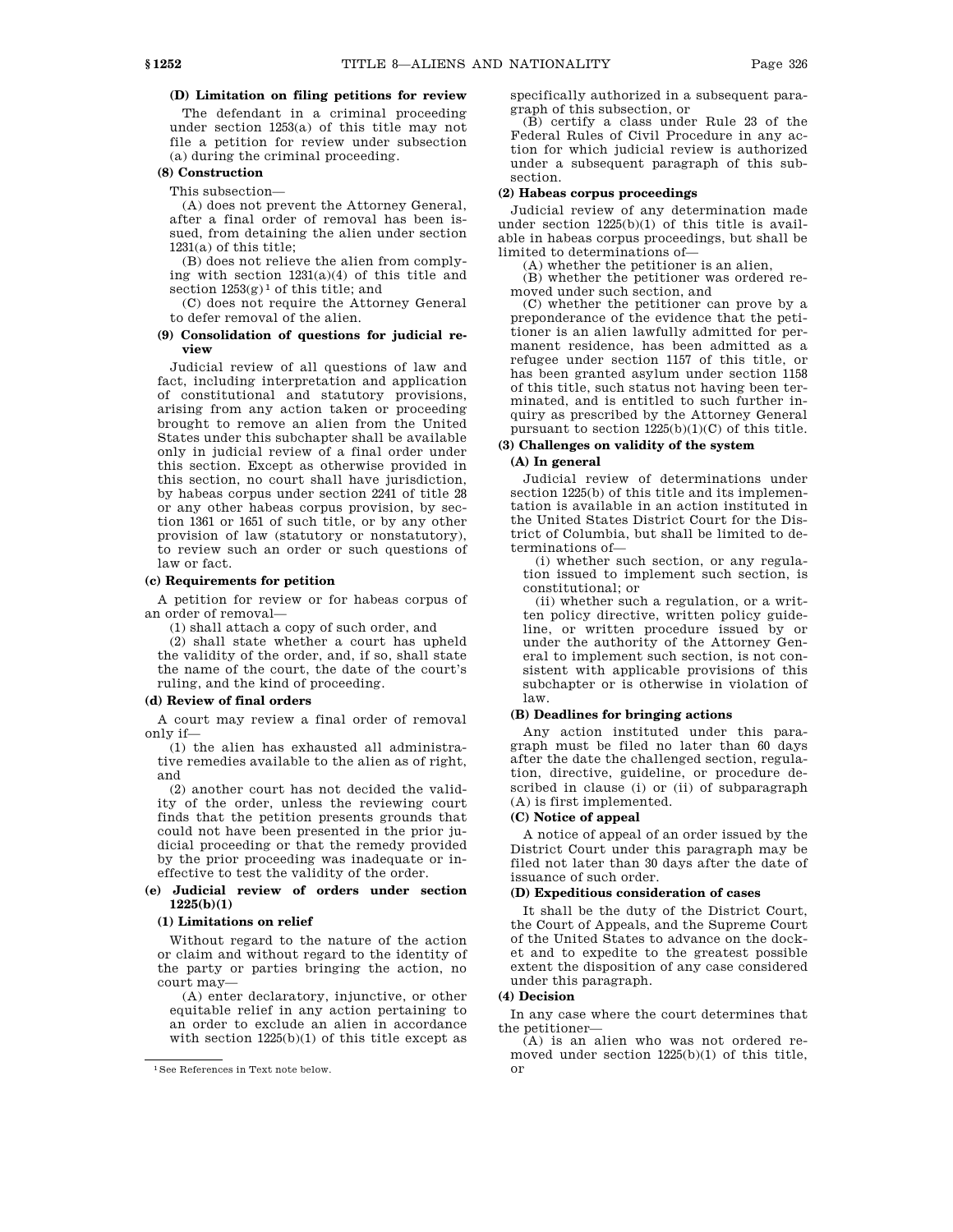(B) has demonstrated by a preponderance of the evidence that the alien is an alien lawfully admitted for permanent residence, has been admitted as a refugee under section 1157 of this title, or has been granted asylum under section 1158 of this title, the court may order no remedy or relief other than to require that the petitioner be provided a hearing in accordance with section 1229a of this title. Any alien who is provided a hearing under section 1229a of this title pursuant to this paragraph may thereafter obtain judicial review of any resulting final order of removal pursuant to subsection (a)(1).

#### **(5) Scope of inquiry**

In determining whether an alien has been ordered removed under section 1225(b)(1) of this title, the court's inquiry shall be limited to whether such an order in fact was issued and whether it relates to the petitioner. There shall be no review of whether the alien is actually inadmissible or entitled to any relief from removal.

### **(f) Limit on injunctive relief**

## **(1) In general**

Regardless of the nature of the action or claim or of the identity of the party or parties bringing the action, no court (other than the Supreme Court) shall have jurisdiction or authority to enjoin or restrain the operation of the provisions of part IV of this subchapter, as amended by the Illegal Immigration Reform and Immigrant Responsibility Act of 1996, other than with respect to the application of such provisions to an individual alien against whom proceedings under such part have been initiated.

### **(2) Particular cases**

Notwithstanding any other provision of law, no court shall enjoin the removal of any alien pursuant to a final order under this section unless the alien shows by clear and convincing evidence that the entry or execution of such order is prohibited as a matter of law.

# **(g) Exclusive jurisdiction**

Except as provided in this section and notwithstanding any other provision of law (statutory or nonstatutory), including section 2241 of title 28, or any other habeas corpus provision, and sections 1361 and 1651 of such title, no court shall have jurisdiction to hear any cause or claim by or on behalf of any alien arising from the decision or action by the Attorney General to commence proceedings, adjudicate cases, or execute removal orders against any alien under this chapter.

(June 27, 1952, ch. 477, title II, ch. 5, §242, 66 Stat. 208; Sept. 3, 1954, ch. 1263, §17, 68 Stat. 1232; Pub. L. 97–116, §18(h)(1), Dec. 29, 1981, 95 Stat. 1620; Pub. L. 98–473, title II, §220(b), Oct. 12, 1984, 98 Stat. 2028; Pub. L. 99–603, title VII, §701, Nov. 6, 1986, 100 Stat. 3445; Pub. L. 100–525, §9(n), Oct. 24, 1988, 102 Stat. 2620; Pub. L. 100–690, title VII, §7343(a), Nov. 18, 1988, 102 Stat. 4470; Pub. L. 101–649, title V, §§504(a), 545(e), title VI, §603(b)(2), Nov. 29, 1990, 104 Stat. 5049, 5066, 5085; Pub. L. 102–232, title III, §§306(a)(4), (c)(7), 307(m)(2), 309(b)(9), Dec. 12, 1991, 105 Stat. 1751, 1753, 1757, 1759; Pub. L. 103–322, title II, §20301(a), title XIII, §130001(a), Sept. 13, 1994, 108 Stat. 1823, 2023; Pub. L. 103–416, title II, §§219(h), 224(b), Oct. 25, 1994, 108 Stat. 4317, 4324; Pub. L. 104–132, title IV, §§436(a), (b)(1), 438(a), 440(c), (h), Apr. 24, 1996, 110 Stat. 1275, 1277, 1279; Pub. L. 104–208, div. C, title III,  $\S 306(a)$ , (d),  $308(g)(10)(H)$ ,  $371(b)(6)$ , Sept. 30, 1996, 110 Stat. 3009–607, 3009–612, 3009–625, 3009–645; Pub. L. 109–13, div. B, title I, §§101(e), (f), 106(a), May 11, 2005, 119 Stat. 305, 310.)

#### **Editorial Notes**

#### REFERENCES IN TEXT

This chapter, referred to in subsecs. (a)(2)(D), (5), and (g), was in the original, ''this Act'', meaning act June 27, 1952, ch. 477, 66 Stat. 163, known as the Immigration and Nationality Act, which is classified principally to this chapter. For complete classification of this Act to the Code, see Short Title note set out under section 1101 of this title and Tables.

Section 1253 of this title, referred to in subsec.  $(b)(8)(B)$ , was amended generally by Pub. L. 104–208, div. C, title III, §307(a), Sept. 30, 1996, 110 Stat. 3009–612, and, as so amended, no longer contains a subsec. (g). Provisions similar to those contained in former subsec. (g) of section 1253 are now contained in subsec. (d) of section 1253.

Rule 23 of the Federal Rules of Civil Procedure, referred to in subsec.  $(e)(1)(B)$ , is set out in the Appendix to Title 28, Judiciary and Judicial Procedure.

The Illegal Immigration Reform and Immigrant Responsibility Act of 1996, referred to in subsec. (f)(1), is div. C of Pub. L. 104–208, Sept. 30, 1996, 110 Stat. 3009–546. For complete classification of this Act to the Code, see Short Title of 1996 Amendment note set out under section 1101 of this title and Tables.

#### **AMENDMENTS**

2005—Subsec. (a)(2)(A). Pub. L. 109–13,  $$106(a)(1)(A)(i)$ , inserted ''(statutory or nonstatutory), including section 2241 of title 28, or any other habeas corpus provision, and sections 1361 and 1651 of such title'' after ''Notwithstanding any other provision of law'' in introductory provisions.

Subsec. (a)(2)(B). Pub. L. 109–13, §106(a)(1)(A)(ii), inserted ''(statutory or nonstatutory), including section 2241 of title 28, or any other habeas corpus provision, and sections 1361 and 1651 of such title, and except as provided in subparagraph (D)'' after ''Notwithstanding any other provision of law'' in introductory provisions.

Pub. L. 109-13, §101(f)(2), inserted "and regardless of whether the judgment, decision, or action is made in removal proceedings,'' before ''no court shall'' in introductory provisions.

Subsec. (a)(2)(B)(ii). Pub. L. 109–13, §101(f)(1), inserted "or the Secretary of Homeland Security" after "Attorney General'' in two places.

Subsec. (a)(2)(C). Pub. L. 109-13,  $$106(a)(1)(A)(ii)$ , inserted ''(statutory or nonstatutory), including section 2241 of title 28, or any other habeas corpus provision, and sections 1361 and 1651 of such title, and except as provided in subparagraph (D)'' after ''Notwithstanding any other provision of law'

Subsec. (a)(2)(D). Pub. L.  $109-13$ ,  $$106(a)(1)(A)(iii)$ , added subpar. (D).

Subsec. (a)(4), (5). Pub. L. 109–13, §106(a)(1)(B), added pars. (4) and (5).

Subsec. (b)(4). Pub. L. 109–13, §101(e), added concluding provisions.

Subsec. (b)(9). Pub. L. 109–13, §106(a)(2), inserted at end ''Except as otherwise provided in this section, no court shall have jurisdiction, by habeas corpus under section 2241 of title 28 or any other habeas corpus provision, by section 1361 or 1651 of such title, or by any other provision of law (statutory or nonstatutory), to review such an order or such questions of law or fact.''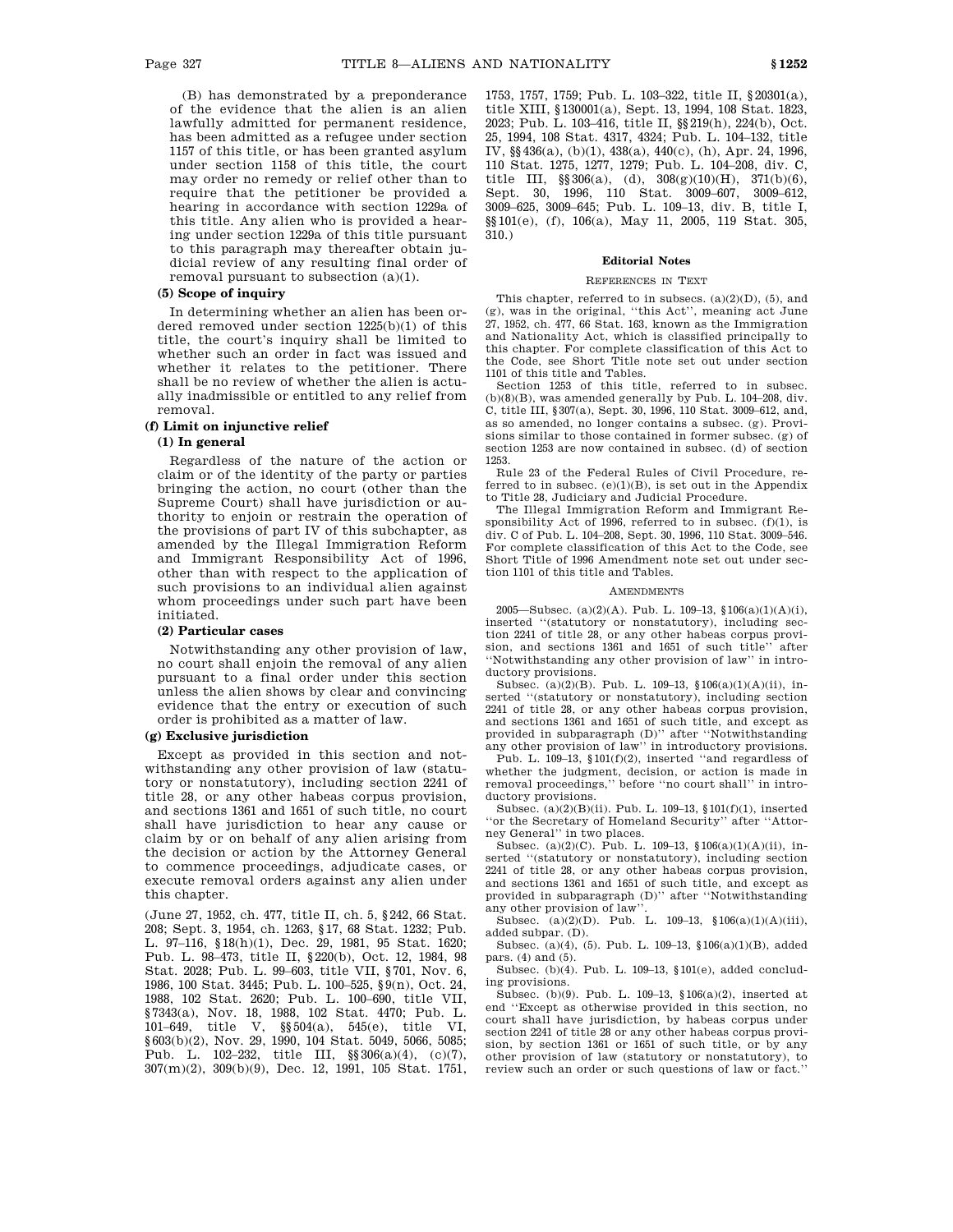Subsec. (g). Pub. L. 109–13, §106(a)(3), inserted ''(statutory or nonstatutory), including section 2241 of title 28, or any other habeas corpus provision, and sections 1361 and 1651 of such title'' after ''notwithstanding any other provision of law''.

1996—Pub. L. 104–208, §306(a)(2), amended section generally, substituting subsecs. (a) to (g) relating to judicial review of orders of removal for former subsecs. (a) to (i) relating to apprehension and deportation of aliens.

Subsec. (a)(2). Pub. L. 104–132, §440(c)(2), struck out subpar. (B) which read as follows: ''The Attorney General may not release from custody any lawfully admitted alien who has been convicted of an aggravated felony, either before or after a determination of deportability, unless the alien demonstrates to the satisfaction of the Attorney General that such alien is not a threat to the community and that the alien is likely to appear before any scheduled hearings.''

Pub. L. 104–132, §440(c)(1)(C), struck out ''but subject to subparagraph (B)'' before '', the Attorney General shall not release

Pub. L.  $104-132$ ,  $$440(c)(1)(B)$ , as amended by Pub. L. 104–208, §§306(d), 308(g)(10)(H), substituted ''any criminal offense covered in section 1251(a)(2)(A)(iii), (B), (C), or (D) of this title, or any offense covered by section  $1227(a)(2)(A)(ii)$  of this title for which both predicate offenses are, without regard to the date of their commission, otherwise covered by section  $1227(a)(2)(A)(i)$  of this title'' for "an aggravated felony upon release of the alien (regardless of whether or not such release is on parole, supervised release, or probation, and regardless of the possibility of rearrest or further confinement in respect of the same offense)'

Pub. L. 104–132, §440(c)(1)(A), substituted "(2) The At-

torney" for "(2)(A) The Attorney".<br>Subsec. (b). Pub. L. 104–208, §371(b)(6), substituted ''An immigration judge'' for ''A special inquiry officer", "an immigration judge" for "a special inquiry officer'' in two places, and "immigration judge" for "special inquiry officer'' wherever appearing.

Pub. L. 104–132, §436(a), inserted before period at end of second sentence ''; except that nothing in this subsection shall preclude the Attorney General from authorizing proceedings by electronic or telephonic media (with the consent of the alien) or, where waived or agreed to by the parties, in the absence of the alien''.

Subsec. (c)(1). Pub. L. 104–132, §440(h)(1), designated existing provisions of subsec. (c) as par. (1) and substituted ''Subject to paragraph (2), when a final order'' for ''When a final order''.

Subsec. (c)(2). Pub. L. 104–132, §440(h)(2), as amended by Pub. L. 104–208, §§306(d), 308(g)(10)(H), added par. (2). Subsec. (h). Pub. L. 104–132, §438(a), amended subsec.

(h) generally, restating prior single par. as par. (1) and adding pars. (2) and (3) authorizing the Attorney General to deport an alien prior to the completion of a sentence of imprisonment and requiring notice to deported

aliens of penalties for reentry. Subsec. (i). Pub. L. 104–132, §436(b)(1), inserted at end ''Nothing in this subsection shall be construed to create any substantive or procedural right or benefit that is legally enforceable by any party against the United States or its agencies or officers or any other person.'' Subsec. (j). Pub. L.  $104-208$ ,  $\frac{$306(a)(1)}{1}$ , redesignated

subsec. (j) as subsec. (i) of section 1231 of this title. 1994—Subsec. (b). Pub. L. 103–416, §224(b), substituted

''Except as provided in section 1252a(d) of this title, the'' for ''The'' in ninth sentence.

Subsec. (e). Pub. L. 103–322, §130001(a), struck out "paragraph  $(2)$ ,  $(3)$ , or  $(4)$  of" before "section  $1251(a)$  of this title'' and substituted ''shall be imprisoned not more than four years, or shall be imprisoned not more than ten years if the alien is a member of any of the classes described in paragraph  $(1)(E)$ ,  $(2)$ ,  $(3)$ , or  $(4)$  of section 1251(a) of this title.'' for ''shall be imprisoned not more than ten years''.

Subsec. (h). Pub. L. 103–416, §219(h), substituted ''Parole,'' for ''Parole,,''. Subsec. (j). Pub. L. 103–322, §20301(a), added subsec.

(j).

1991—Subsec. (a)(2)(B). Pub. L. 102–232, §306(a)(4), amended subpar. (B) generally. Prior to amendment, subpar. (B) read as follows: ''The Attorney General shall release from custody an alien who is lawfully admitted for permanent residence on bond or such other conditions as the Attorney General may prescribe if the Attorney General determines that the alien is not a threat to the community and that the alien is likely to appear before any scheduled hearings.''

Subsec. (b). Pub. L. 102–232,  $§ 306(c)(7)$ , amended eighth sentence generally, substituting "Such regulations shall include requirements that are consistent with section 1252b of this title and that provide that—'' and pars. (1) to (4) for ''Such regulations shall include requirements consistent with section 1252b of this title.''

Subsec. (e). Pub. L. 102–232, §307(m)(2), substituted "paragraph  $(2)$ ,  $(3)$ , or  $(4)$ " for "paragraphs  $(4)$ ,  $(5)$ ,  $(6)$ , (7), (11), (12), (14), (15), (16), (17), (18), or (19)''.

Subsec. (h). Pub. L. 102–232, §309(b)(9), inserted a comma after ''Parole''.

1990—Subsec. (a)(2). Pub. L. 101–649, §504(a), designated existing text as subpar. (A), substituted ''upon release of the alien (regardless of whether or not such release is on parole, supervised release, or probation, and regardless of the possibility of rearrest or further confinement in respect of the same offense)'' for ''upon completion of the alien's sentence for such conviction'' and ''Notwithstanding paragraph (1) or subsections (c) and (d) of this section but subject to subparagraph (B)'' for ''Notwithstanding subsection (a) of this section'', and added subpar. (B).

Subsec. (b). Pub. L. 101–649, §603(b)(2)(A), substituted ''(2), (3), or (4)'' for ''(4), (5), (6), (7), (11), (12), (14), (15), (16), (17), (18), or (19)''.

Pub. L. 101–649, §545(e), amended eighth sentence generally. Prior to amendment, eighth sentence read as follows: ''Such regulations shall include requirements that—

''(1) the alien shall be given notice, reasonable under all the circumstances, of the nature of the charges against him and of the time and place at which the proceedings will be held;

''(2) the alien shall have the privilege of being represented (at no expense to the Government) by such counsel, authorized to practice in such proceedings, as he shall choose;

''(3) the alien shall have a reasonable opportunity to examine the evidence against him, to present evidence in his own behalf, and to cross-examine witnesses presented by the Government; and

''(4) no decision of deportability shall be valid unless it is based upon reasonable, substantial, and probative evidence.

Subsec. (e). Pub. L. 101–649, §603(b)(2)(B), which directed the substitution of "paragraph  $(2),\,(3)$  or  $(4)$  " for ''paragraph (4), (5), (6), (7), (11), (12), (14), (15), (16), (17), (18), or (19)'', could not be executed because the quoted language differed from the text. See 1991 Amendment note above.

1988—Subsec. (a). Pub. L. 100–690 designated existing provisions as par. (1), substituted ''Except as provided in paragraph (2), any'' for ''Any'', redesignated cls. (1) to (3) as (A) to (C), respectively, and added pars. (2) and (3).

Subsec. (e). Pub. L. 100–525 struck out ''or from September 23, 1950, whichever is the later,'' after ''from the date of the final order of the court,

1986—Subsec. (i). Pub. L. 99–603 added subsec. (i).

1984—Subsec. (h). Pub. L. 98–473, which directed that ''supervised release,'' be inserted after ''parole,'', was executed by inserting ''supervised release,'' after ''Parole,'' to reflect the probable intent of Congress.

1981—Subsec. (b). Pub. L. 97-116,  $$18(h)(1)(A)$ , substituted "(18), or (19)" for "or (18)" in provision following par. (4).

Subsec. (e). Pub. L. 97–116, §18(h)(1)(B), substituted "(18), or (19)" for "or (18)".

1954—Subsec. (d). Act Sept. 3, 1954, struck out ''shall upon conviction be guilty of a felony.''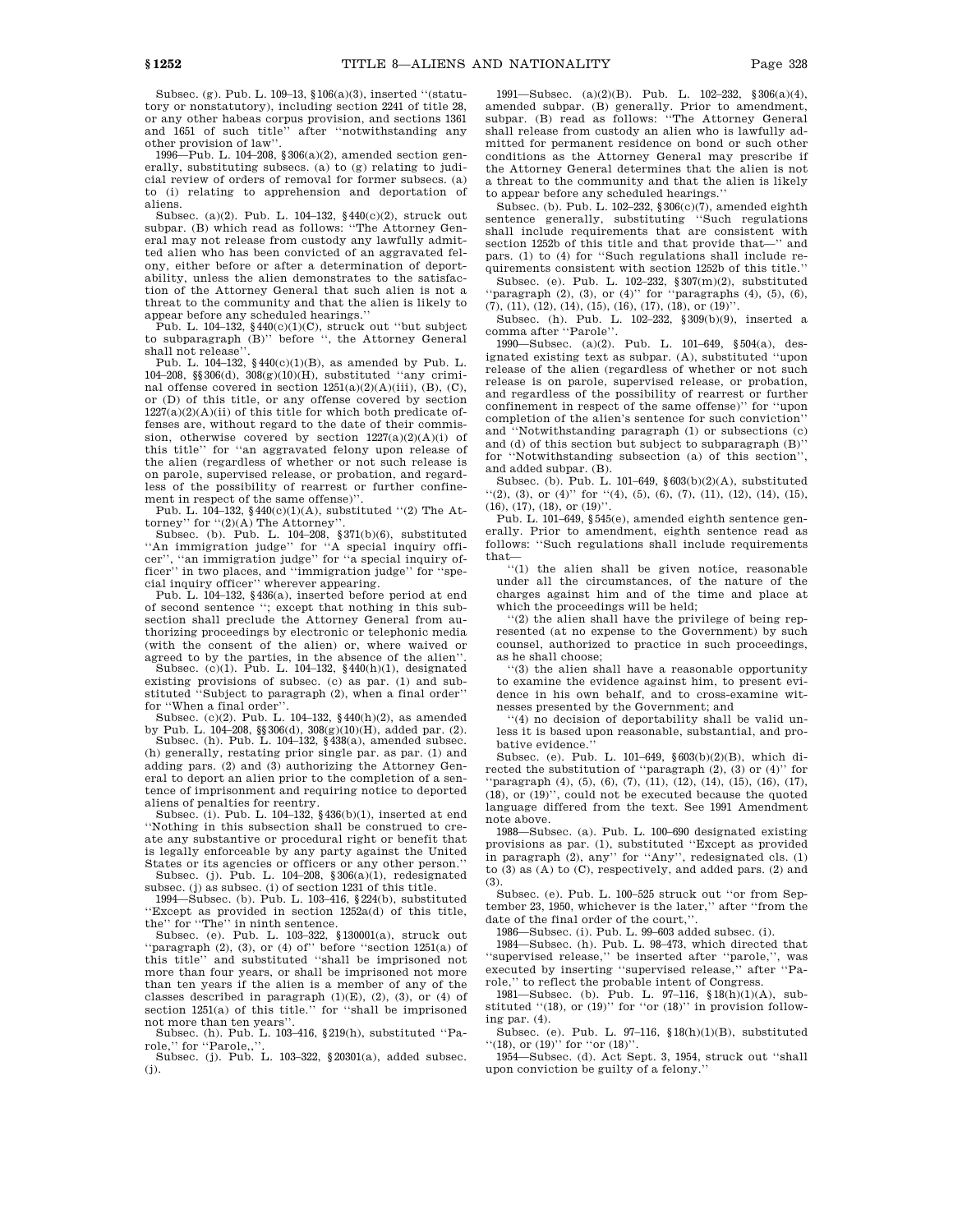### **Statutory Notes and Related Subsidiaries**

#### EFFECTIVE DATE OF 2005 AMENDMENT

Pub. L. 109–13, div. B, title I, §101(h)(3), (4), May 11, 2005, 119 Stat. 305, 306, provided that:

''(3) The amendment made by subsection (e) [amending this section] shall take effect on the date of the enactment of this division [May 11, 2005] and shall apply to all cases in which the final administrative removal order is or was issued before, on, or after such date.

''(4) The amendments made by subsection (f) [amending this section] shall take effect on the date of the enactment of this division [May 11, 2005] and shall apply to all cases pending before any court on or after such date.

Pub. L. 109–13, div. B, title I, §106(b), May 11, 2005, 119 Stat. 311, provided that: ''The amendments made by subsection (a) [amending this section] shall take effect upon the date of the enactment of this division [May 11, 2005] and shall apply to cases in which the final administrative order of removal, deportation, or exclusion was issued before, on, or after the date of the enactment of this division.''

#### EFFECTIVE DATE OF 1996 AMENDMENTS

Pub. L. 104–208, div. C, title III, §306(c), Sept. 30, 1996, 110 Stat. 3009–612, as amended by Pub. L. 104–302, §2(1), Oct. 11, 1996, 110 Stat. 3657, provided that:

''(1) IN GENERAL.—Subject to paragraph (2), the amendments made by subsections (a) and (b) [amending this section and section 1231 of this title and repealing section 1105a of this title] shall apply as provided under section 309 [8 U.S.C. 1101 note], except that subsection (g) of section 242 of the Immigration and Nationality Act [8 U.S.C. 1252(g)] (as added by subsection (a)), shall apply without limitation to claims arising from all past, pending, or future exclusion, deportation, or removal proceedings under such Act [8 U.S.C. 1101 et seq.].

''(2) LIMITATION.—Paragraph (1) shall not be considered to invalidate or to require the reconsideration of any judgment or order entered under section 106 of the Immigration and Nationality Act [former 8 U.S.C. 1105a], as amended by section 440 of Public Law  $104 - 132.$ <sup>"</sup>

[Pub. L. 104–302, §2, Oct. 11, 1996, 110 Stat. 3657, provided that the amendment made by section 2(1) to section  $306(c)(1)$  of Pub. L. 104-208, set out above, is effective Sept. 30, 1996.]

Pub. L. 104–208, div. C, title III, §306(d), Sept. 30, 1996, 110 Stat. 3009–612, provided that the amendment made by section 306(d) is effective as if included in the enactment of the Antiterrorism and Effective Death Penalty Act of 1996, Pub. L. 104–132.

Amendment by section  $308(g)(10)(H)$  of Pub. L. 104–208 effective, with certain transitional provisions, on the first day of the first month beginning more than 180 days after Sept. 30, 1996, see section 309 of Pub. L. 104–208, set out as a note under section 1101 of this title.

Amendment by section 371(b)(6) of Pub. L. 104–208 effective Sept. 30, 1996, see section  $371(d)(1)$  of Pub. L. 104–208, set out as a note under section 1101 of this title.

For delayed effective date of amendment by section 440(c) of Pub. L. 104–132, see section 303(b)(2) of Pub. L. 104–208, set out as a note under section 1226 of this title.

Pub. L. 104–132, title IV, §436(b)(3), Apr. 24, 1996, 110 Stat. 1275, provided that: ''The amendments made by this subsection [amending this section and provisions set out as a note under section 1101 of this title] shall take effect as if included in the enactment of the Immigration and Nationality Technical Corrections Act of 1994 (Public Law 103–416).''

#### EFFECTIVE DATE OF 1994 AMENDMENTS

Amendment by section 219(h) of Pub. L. 103–416 effective as if included in the enactment of the Immigration Act of 1990, Pub. L. 101–649, see section 219(dd) of Pub. L. 103–416, set out as a note under section 1101 of this title.

Pub. L. 103–416, title II, §224(c), Oct. 25, 1994, 108 Stat. 4324, provided that: ''The amendments made by this section [amending this section and section 1252a of this title] shall apply to all aliens whose adjudication of guilt or guilty plea is entered in the record after the date of enactment of this Act [Oct. 25, 1994].''

Pub. L. 103–322, title II, §20301(b), Sept. 13, 1994, 108 Stat. 1824, provided that: ''The amendment made by subsection (a) [amending this section] shall take effect October 1, 1994.

#### EFFECTIVE DATE OF 1991 AMENDMENT

Amendment by section  $306(a)(4)$ , (c)(7) of Pub. L. 102–232 effective as if included in the enactment of the Immigration Act of 1990, Pub. L. 101–649, see section 310(1) of Pub. L. 102–232, set out as a note under section 1101 of this title.

Pub. L. 102–232, title III, §307(m), Dec. 12, 1991, 105 Stat. 1757, provided that the amendment made by section  $307(m)(2)$  of Pub. L. 102-232 is effective as if included in section 603(b) of the Immigration Act of 1990, Pub. L. 101–649.

#### EFFECTIVE DATE OF 1990 AMENDMENT

Pub. L. 101–649, title V, §504(c), Nov. 29, 1990, 104 Stat. 5050, provided that: ''The amendments made by this section [amending this section and section 1226 of this title] shall take effect on the date of the enactment of this Act [Nov. 29, 1990].''

Pub. L. 101–649, title V, §545(g), Nov. 29, 1990, 104 Stat. 5066, as amended by Pub. L. 104–208, div. C, title III, §308(b)(6)(B), Sept. 30, 1996, 110 Stat. 3009–623, provided that:

''(1) NOTICE-RELATED PROVISIONS.—

 $\lq\lq$ <sup>('(A)</sup> Subsections (a), (b), (c), and (e)(1) of section 242B of the Immigration and Nationality Act [former 8 U.S.C. 1252b(a), (b), (c) and (e)(1)] (as inserted by the amendment made by subsection (a)), and the amendment made by subsection (e) [amending this section], shall be effective on a date specified by the Attorney General in the certification described in subparagraph (B), which date may not be earlier than 6 months after the date of such certification.

'(B) The Attorney General shall certify to the Congress when the central address file system (described in section  $239(a)(4)$  [probably means  $239(a)(3)$ ] of the Immigration and Nationality Act) [8 U.S.C. 1229(a)(3)] has been established.

''(C) The Comptroller General shall submit to Congress, within 3 months after the date of the Attorney General's certification under subparagraph (B), a report on the adequacy of such system.

'(2) CERTAIN LIMITS ON DISCRETIONARY RELIEF; SANC-TIONS FOR FRIVOLOUS BEHAVIOR.—Subsections (d), (e)(2), and (e)(3) of section 242B of the Immigration and Nationality Act (as inserted by the amendment made by subsection (a)) shall be effective on the date of the enactment of this Act [Nov. 29, 1990].

'(3) LIMITS ON DISCRETIONARY RELIEF FOR FAILURE TO APPEAR IN ASYLUM HEARING.—Subsection (e)(4) of section 242B of the Immigration and Nationality Act (as inserted by the amendment made by subsection (a)) shall be effective on February 1, 1991.

''(4) CONSOLIDATION OF RELIEF IN JUDICIAL REVIEW.— The amendments made by subsection (b) [amending section 1105a of this title] shall apply to final orders of deportation entered on or after January 1, 1991.''

Amendment by section 603(b)(2) of Pub. L. 101–649 not applicable to deportation proceedings for which notice has been provided to the alien before Mar. 1, 1991, see section  $602(d)$  of Pub. L. 101–649, set out as a note under section 1227 of this title.

#### EFFECTIVE DATE OF 1988 AMENDMENT

Pub. L. 100–690, title VII, §7343(c), Nov. 18, 1988, 102 Stat. 4470, provided that: ''The amendments made by subsections (a) and (b) [amending this section and section 1254 of this title] shall apply to any alien who has been convicted, on or after the date of the enactment of this Act [Nov. 18, 1988], of an aggravated felony.''